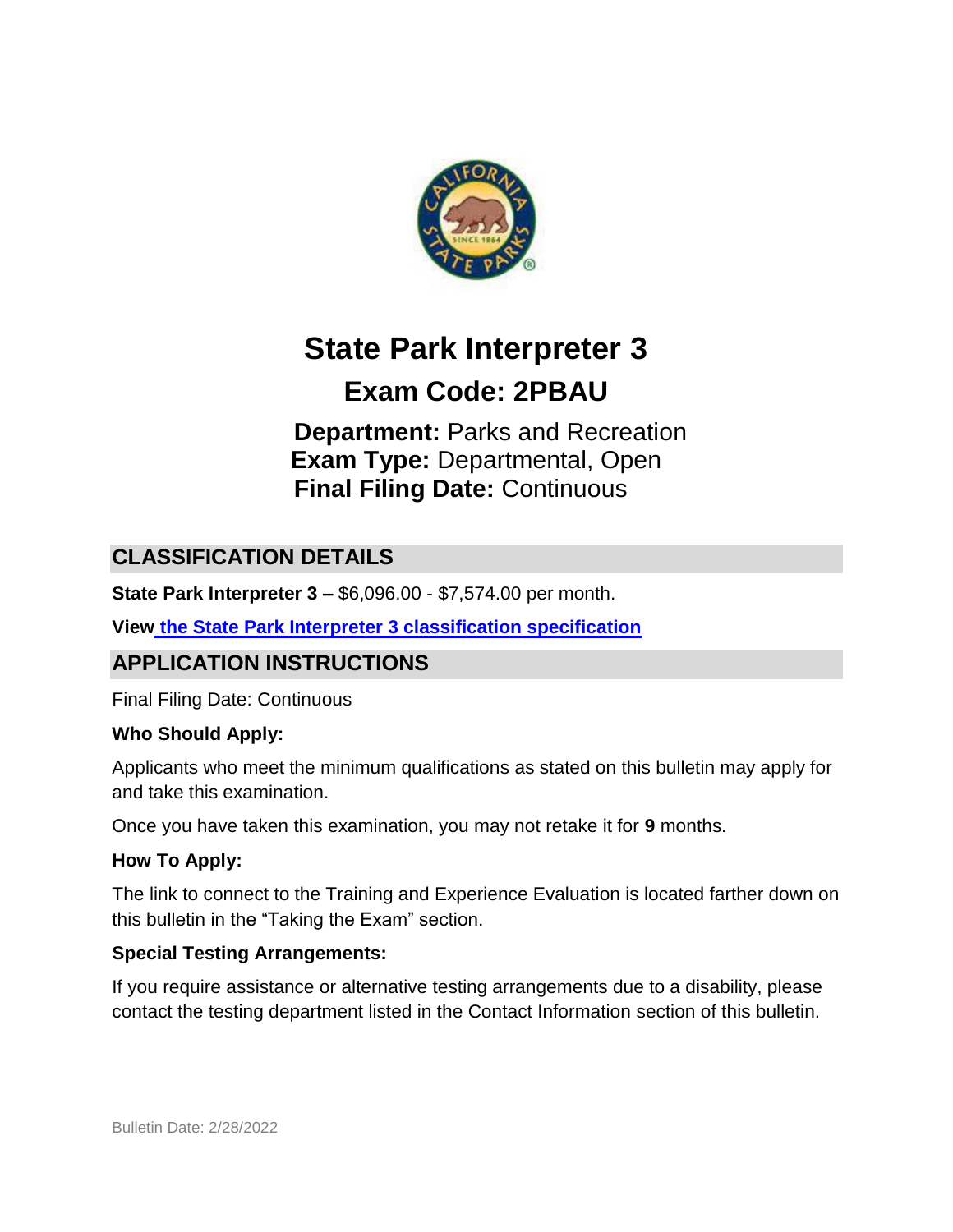## **MINIMUM QUALIFICATIONS**

All applicants must meet the education and/or experience requirements as stated on this exam bulletin to be accepted into the examination. Part-time or full-time jobs, regardless of whether paid or volunteer positions, and inside or outside California state service will count toward experience.

#### **State Park Interpreter 3**

#### **Either I**

Two years of experience in the California state service performing the duties of a District Interpretive Specialist, Exhibit Coordinator, State Archeologist II, State Historian II, State Park Interpreter II, or State Park Naturalist II, including substantial responsibility for State park interpretive programs.

#### **Or II**

Four years of experience performing the duties of a State Archeologist I, State Historian I, State Park Interpreter I, or State Park Naturalist I, including substantial responsibility for State park interpretive programs.

#### **Or III**

Experience: Five years of experience in the planning and development of natural history, museum, or historical interpretive programs, including at least two years in a supervisory or program administrative capacity. **and**

Education: Equivalent to graduation from college, preferably with a degree in interpretation, social sciences, natural science, communications, or closely related field. (Additional qualifying experience may be substituted for up to two years of the required education on a year-for-year basis.)

## **POSITION DESCRIPTION**

#### **State Park Interpreter 3**

Under general direction, to supervise on a statewide basis, program elements of the Interpretive Services Section for the Department of Parks and Recreation; to supervise, plan, and coordinate interpretive activities for the assigned section; and to do other related work.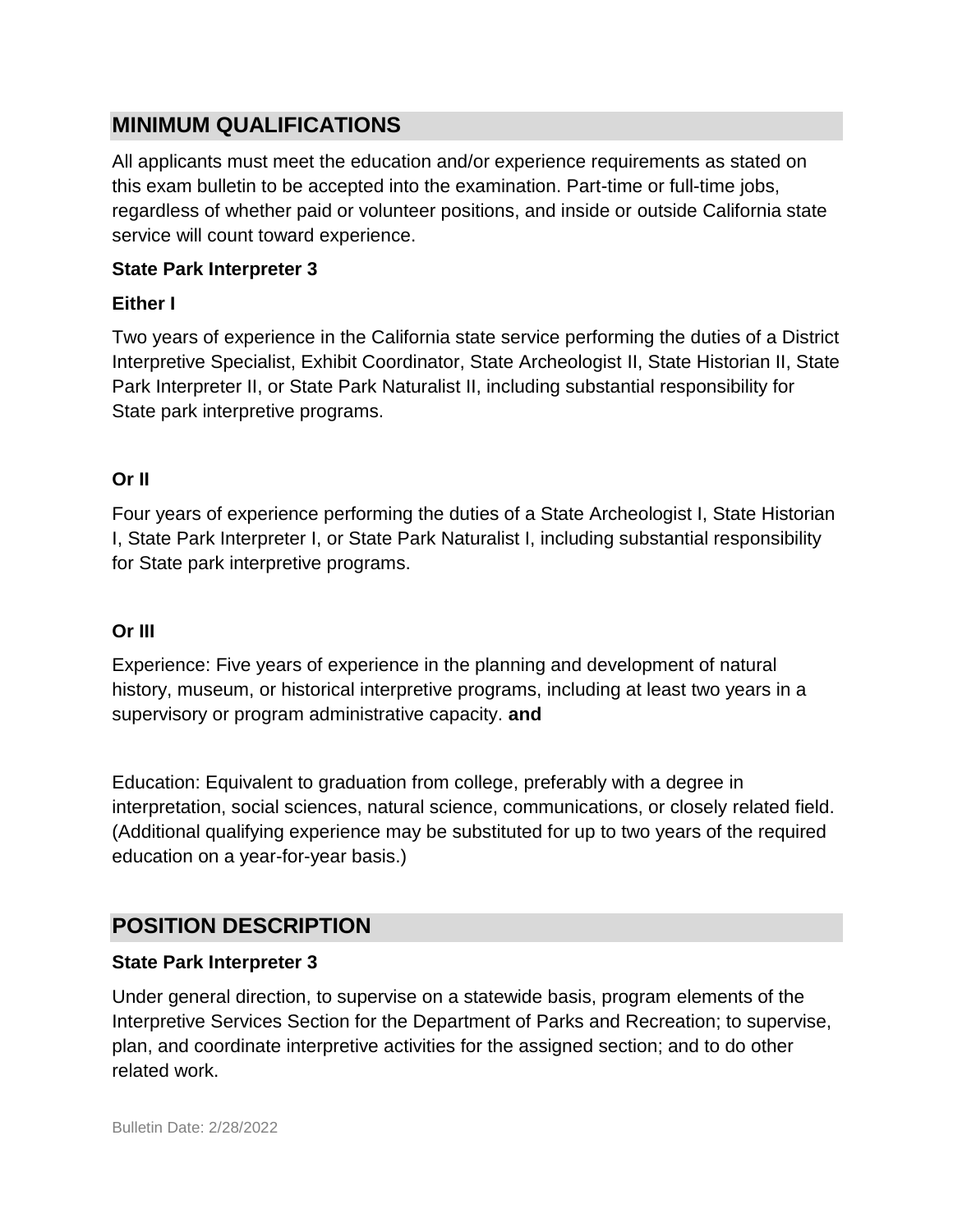# **EXAMINATION SCOPE**

This examination consists of the following components:

## **Training and Experience Evaluation –** Weighted 100% of the final score.

The examination will consists solely of a **Training and Experience Evaluation.** To obtain a position on the eligible list, a minimum score of 70% must be received. Applicants will receive their score upon completion of the Training and Experience Evaluation process.

In addition to evaluating applicants' relative knowledge, skills, and ability, as demonstrated by quality and breadth of education and/or experience, emphasis in each exam component will be measuring competitively, relative job demands, each applicant's:

## **Knowledge of:**

- 1. Natural science and historical research methods and procedures, California anthropology, exhibit preparation techniques.
- 2. Methods and practices of restoration, preservation, and interpretation of historical objects.
- 3. Literature and publications dealing with California natural history.
- 4. History of California and the historical features of the State.
- 5. Principles of public administration, personnel management, supervision, and training.
- 6. Department's Affirmative Action Program objectives.
- 7. A manager's role in the Affirmative Action Program and the processes available to meet affirmative action objectives.

## **Ability to:**

- 1. Write complete plans and specifications for specialized interpretive projects.
- 2. Establish and maintain cooperative working relationships with individuals, organizations, and other agencies contacted in the course of the work.
- 3. Analyze situations accurately and take an effective course of action.
- 4. Communicate effectively.
- 5. Supervise, train, and evaluate the work of a technical staff.
- 6. Keep necessary records and prepare reports.
- 7. Effectively contribute to the Department's affirmative action objectives.

# **ELIGIBLE LIST INFORMATION**

A departmental, open eligible list for the **State Park Interpreter 3** classification will be established for:

## **Department of Parks and Recreation**

Bulletin Date: 2/28/2022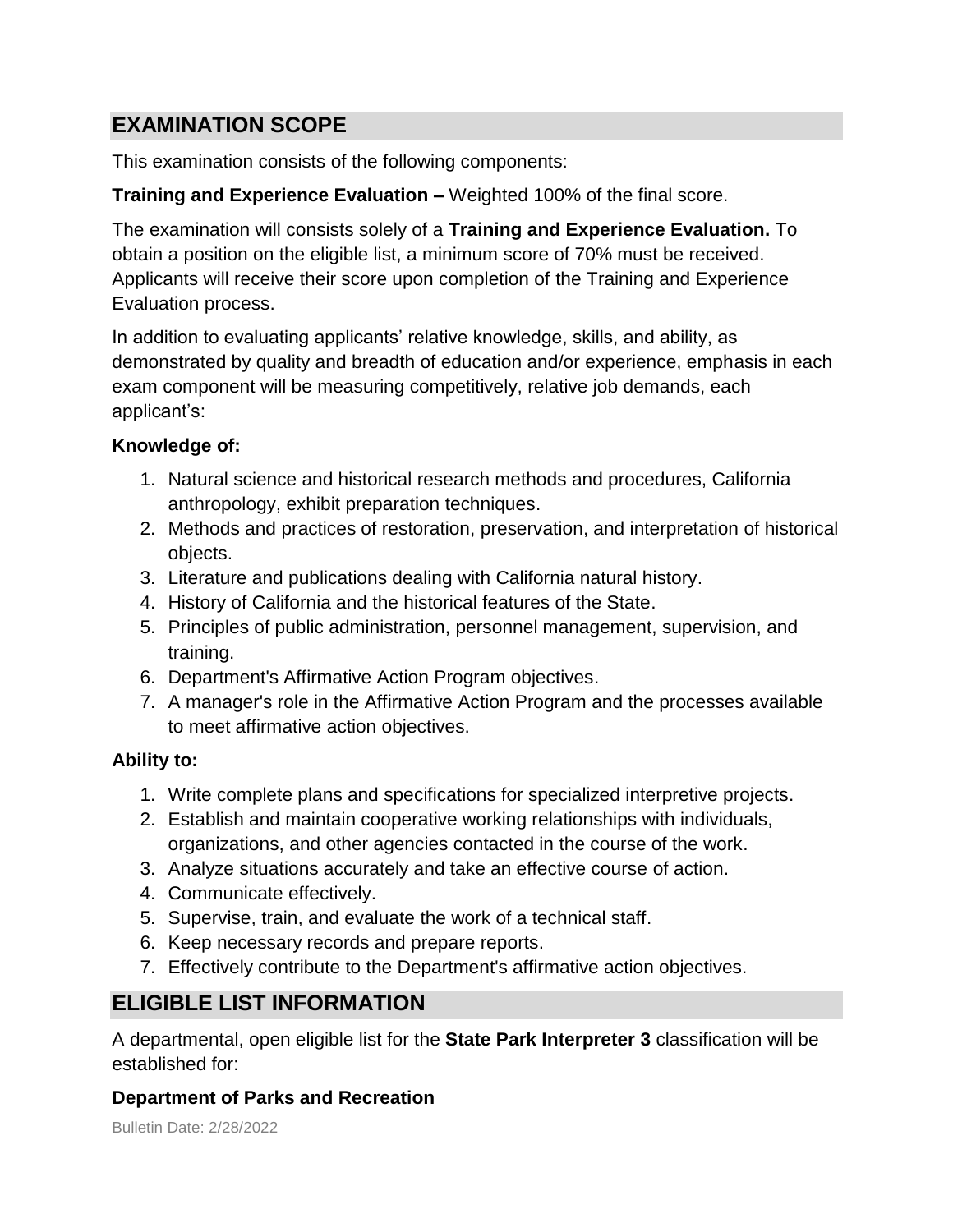The names of **successful** competitors will be merged onto the eligible list in order of final score regardless of exam date. Eligibility expires **12 months** after it is established. Applicants must then retake the examination to reestablish eligibility.

Veterans' Preference will be granted for this examination. In accordance with Government Codes 18973.1 and 18973.5, whenever any veteran, or widow or widower of a veteran achieves a passing score on an open examination, he or she shall be ranked in the top rank of the resulting eligible list.

Veterans status is verified by the California Department of Human Resources (CalHR). Information on this program and [the Veterans' Preference Application](https://www.jobs.ca.gov/CalHRPublic/Landing/Jobs/VeteransInformation.aspx) (Std. form 1093) is available online**.** Additional information on veteran benefits is available at the Department of Veterans Affairs.

#### **Career Credits will not be added to the final score of this examination.**

## **EXAMINATION INFORMATION**

#### **[Preview of the State Park Interpreter 3 Training and Experience Evaluation](https://jobs.ca.gov/jobsgen/2PBAUB.pdf)**

## **PREPARING FOR THE EXAMINATION**

Here is a list of suggested resources to have available prior to taking the exam.

**Employment History:** Employment dates, job titles, organization names and addresses, names of supervisors or persons who can verify your job responsibilities, and phone numbers of persons listed above.

**Education:** School names and addresses, degrees earned, dates attended, courses taken (verifiable on a transcript), persons or office who can verify education, and phone numbers of persons or offices listed above.

**Training:** Class titles, certifications received, names of persons who can verify your training, and phone numbers of persons listed above.

## **TAKING THE EXAMINATION**

**Take [the State Park Interpreter 3 examination.](https://www.jobs.ca.gov/CalHRPublic/Login.aspx?ExamId=2PBAU)**

## **TESTING DEPARTMENTS**

**Department of Parks and Recreation**

## **CONTACT INFORMATION**

If you have any *technical* questions concerning this examination bulletin, please contact:

California Department of Human Resources Attn: Examination Services

Bulletin Date: 2/28/2022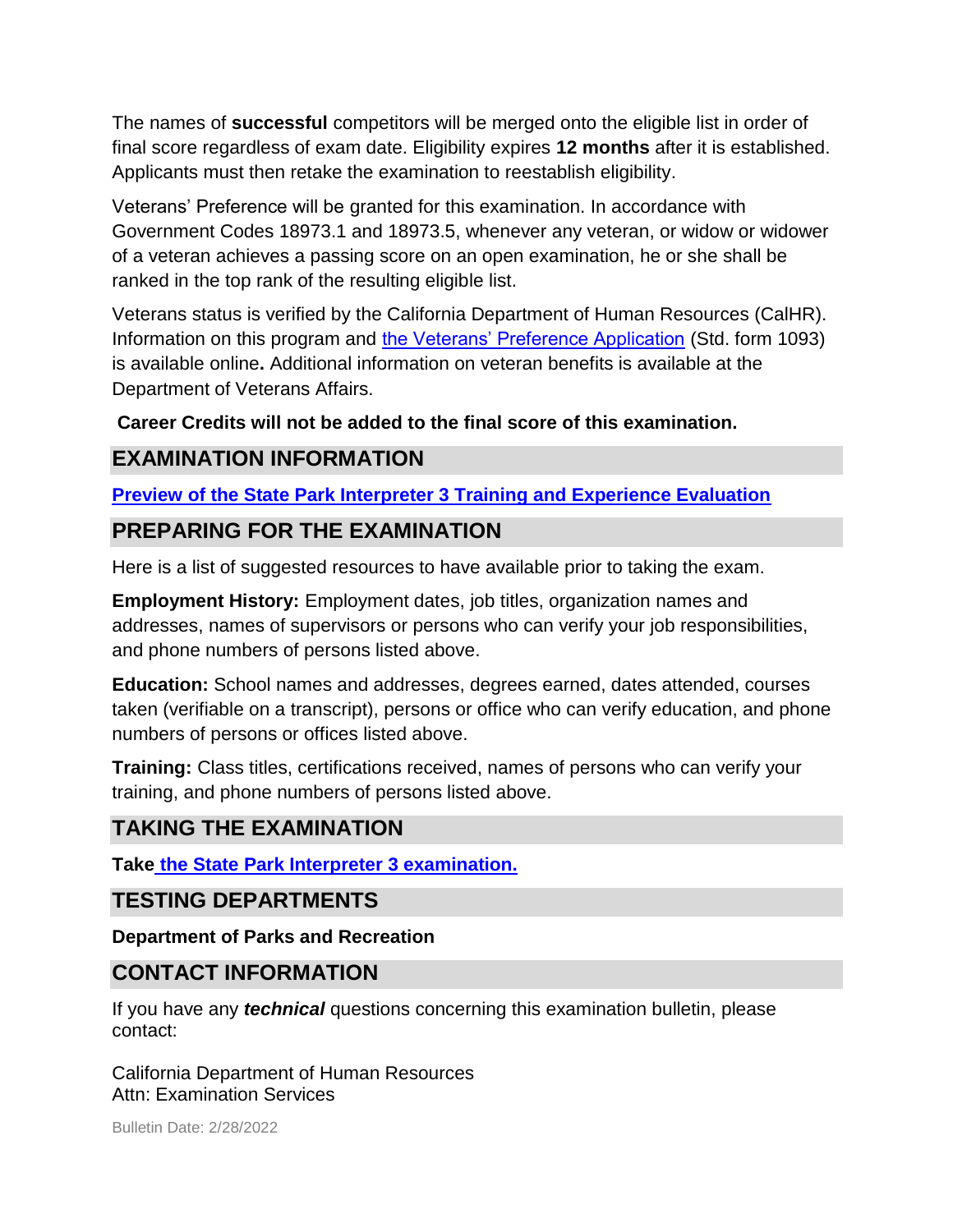1515 S Street Sacramento, CA 95811 Phone: 1-866-844-8671 California Relay Service: 1-800-735-2929 (TTY), 1-800-735-2922 (Voice)

If you have any administrative questions concerning this examination bulletin, including provision of reasonable accommodation for this testing process, please contact:

Department of Parks and Recreation P.O. Box 942896, Sacramento, CA 94296-0001 Phone: (916) 653-6644

TTY is a Telecommunications Device for the Deaf, and is reachable only from phones equipped with a TTY Device.

# **EQUAL OPPORTUNITY EMPLOYER**

The State of California is an equal opportunity employer to all, regardless of age, ancestry, color, disability (mental and physical), exercising the right of family care and medical leave, gender, gender expression, gender identity, genetic information, marital status, medical condition, military or veteran status, national origin, political affiliation, race, religious creed, sex (includes pregnancy, childbirth, breastfeeding, and related medical conditions), and sexual orientation.

## **DRUG-FREE STATEMENT**

It is an objective of the State of California to achieve a drug-free State work place. Any applicant for State employment will be expected to behave in accordance with this objective, because the use of illegal drugs is inconsistent with the law of the State, the rules governing civil service, and the special trust placed in public servants.

# **GENERAL INFORMATION**

Examination and/or Employment Application (STD 678) forms are available at the California Department of Human Resources, local offices of the Employment Development Department, and through your **[CalCareer Account.](http://www.jobs.ca.gov/)**

If you meet the requirements stated on this examination bulletin, you may take this examination, which is competitive. Possession of the entrance requirements does not assure a place on the eligible list. Your performance in the examination described in this bulletin will be rated against a predetermined job-related rating, and all applicants who pass will be ranked according to their score.

The Department of Parks and Recreation reserves the right to revise the examination plan to better meet the needs of the service, if the circumstances under which this examination was planned change. Such revision will be in accordance with civil service laws and rules and all applicants will be notified.